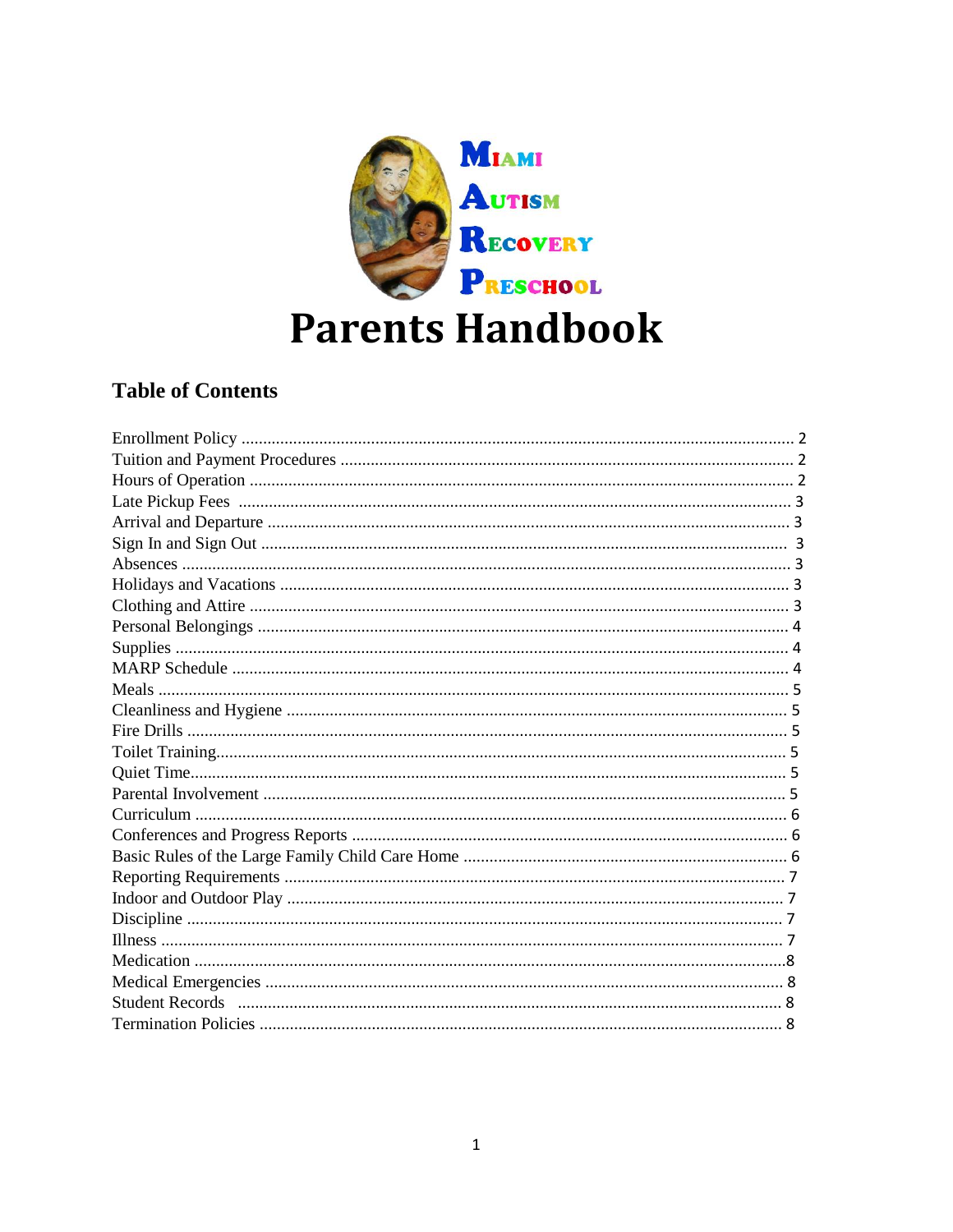## **Enrollment Policy**

There are several forms in the Miami Autism Recovery Preschool enrollment packet. This enrollment packet must be completed and returned to us before we can assume the responsibility of caring for your child. This is to ensure that your child will get the very best care possible and to satisfy the record keeping requirement of State Licensing guidelines. Please note that some children may not have current immunization at time of enrollment.

All forms will be reviewed annually. If there are changes to any of the forms in the enrollment packet, please notify us so we can update your child's records.

#### **The enrollment package must include:**

 $\Box$  Child Care Application for Enrollment Form (CF-FSP 5219)

Registered Family Child Care Home Health and Safety Checklist (CF-FSP 5274)

State of Florida School Entry Health Form (Yellow Form DH-3040) AND Florida Certification of Immunization (yellow Blue Form dh-680) OR if you do not vaccinate your child, the Florida Health Department Religious Exemption from Immunization (form DH-681)

- □ Emergency Contacts Information Form
- $\Box$  Release Authorization Form
- □ Photo-Video Release Form
- □ Parent Directory Release Form
- □ Sunscreen, Diaper Cream & Insect Repellant Authorization Form
- Child's Record Form
- □ Tuition Form
- Parents Handbook acknowledgement Form
- Non-Refundable Registration Fee

## **Tuition and Payment Procedures**

There is a \$250.00 Non-Refundable yearly registration fee per child due at time of enrollment. For children attending the aftercare only, the non-refundable yearly registration is \$100.00

Payment is due monthly between the  $1<sup>st</sup>$  and the  $5<sup>th</sup>$  of each month. A \$25.00 late fee per day late will apply after the  $5<sup>th</sup>$  of the month until monthly payment + late fees are paid. NO EXCEPTIONS.

For Summer school and Aftercare, payment is due weekly on Monday. Same late fee as mentioned above will apply if payment is not received by Wednesday of the week the child is attending.

The success of MARP depends upon the prompt payment of tuition/fees in order to take care of day-today expenses. Tuition and fees are computed with the following factors in mind:

 $\Box$  Snacks and lunches, craft/activity/curriculum supplies, toys, computers for administrative purpose equipment, books provided for the children etc…

 $\Box$  Outside play equipment

Employees' Wages, Social Security, Medicare, Workers Compensation, Unemployment Compensation and benefits

- $\Box$  Employees continuing education
- Employees' paid vacations and paid holidays (see MARP Annual Calendar)
- $\Box$  Building rent, water, electricity, telephone, maintenance, and liability insurance

## **Hours of Operation**

Full Day Program: 8:00 a.m. to 3:00 p.m. Arrival: 8:00 to 8:30 a.m. Dismissal: 2:30 p.m. to 3:00 p.m. Afternoon Program: 3:00 p.m. to 5:30 p.m. prompt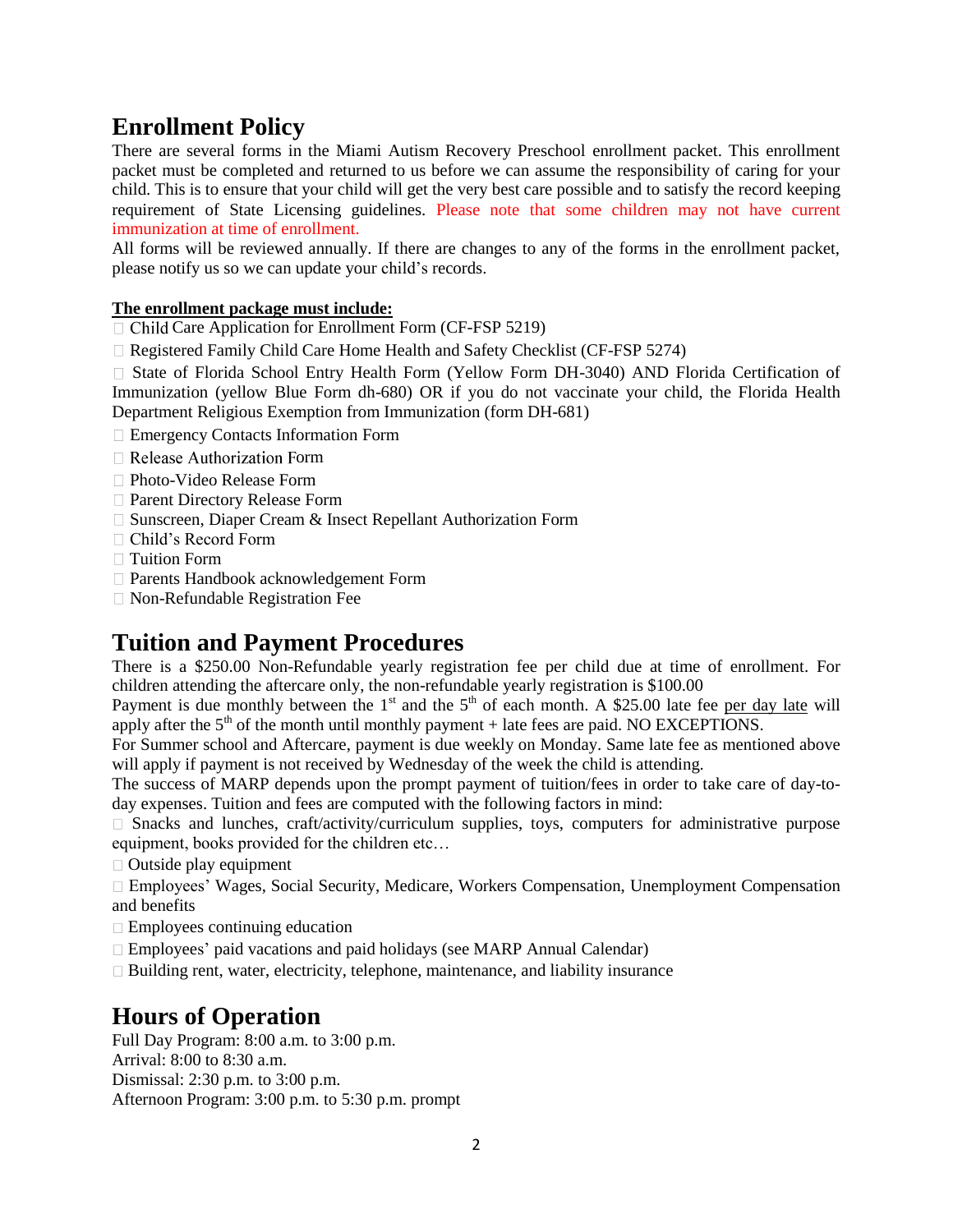## **Late Pickup Fees**

A \$10.00 late pick up fee will be charged per 15 minutes of tardiness after the program hours. A ten minutes grace period will be granted before the fee applies providing this is not a reoccurring habit. This will be strictly enforced, and habitual tardiness may result in termination of services. Emergencies are dealt with on a case by case basis.

## **Arrival and Departure**

Drop off is between 8.00 am to 8.30 am. Please make sure to drop off your child on time in order to not disrupt the class activities, which will start at 8.30am on the dot.

Our normal procedure is to release the child only to his/her parents or legal guardians, or someone the parents or legal guardians designated on the "Release Authorization Form" and "Emergency Contact Information Form". If someone other than the parents or legal guardian is to pick up the child, please notify us ahead of time. A verbal notice is fine on that day, if this person is on the list of people who are authorized to pick up your child. If the person is NOT on that list, we **MUST** have written permission to release your child. Please inform emergency contacts, or people designated to pick up your child, that if we do not know them, then we will need to ask for identification. This is not meant to offend anyone, it is simply a measure taken for the child's safety and protection.

## **Sign In and Sign Out**

It is required by state law that all parents or legal guardians sign their child in and out each day. For your convenience, a Sign In/Out sheet and pen are located by the door and there is a clock on the walls to check exact time of the day. This gives us a written record of the child's attendance, hours, and the person who picked up the child each day.

#### **Absences**

Regular attendance is important for your child's success and progress. Please avoid unnecessary absences. Leaving school early or arriving late is a part-day absence. When students are out of school, they miss important group lessons, some of which cannot be duplicated.

Tuition fees are based on enrollment for the entire school year, not on attendance, so fees must be paid during the absence of a child due to illness, holidays, vacation, teacher planning days or for any other reasons.

## **Holidays and Vacations**

MARP follows Miami Dade County Public School calendar, including Winter Recess, Spring Break, Holidays, Teacher Planning days, and emergency closures during hurricanes or storms as indicated by local authorities. Please note the monthly tuition pays for the days the school is closed (see MARP Annual Calendar for specific dates). We are open for Summer School except the two weeks in August prior to the new School Calendar year.

## **Clothing and Attire**

Comfortable clothing such as T-shirts, polo shirts, shorts, skirts and pants are required. No light up shoes allowed (they contain mercury). MARP does not provide school uniforms.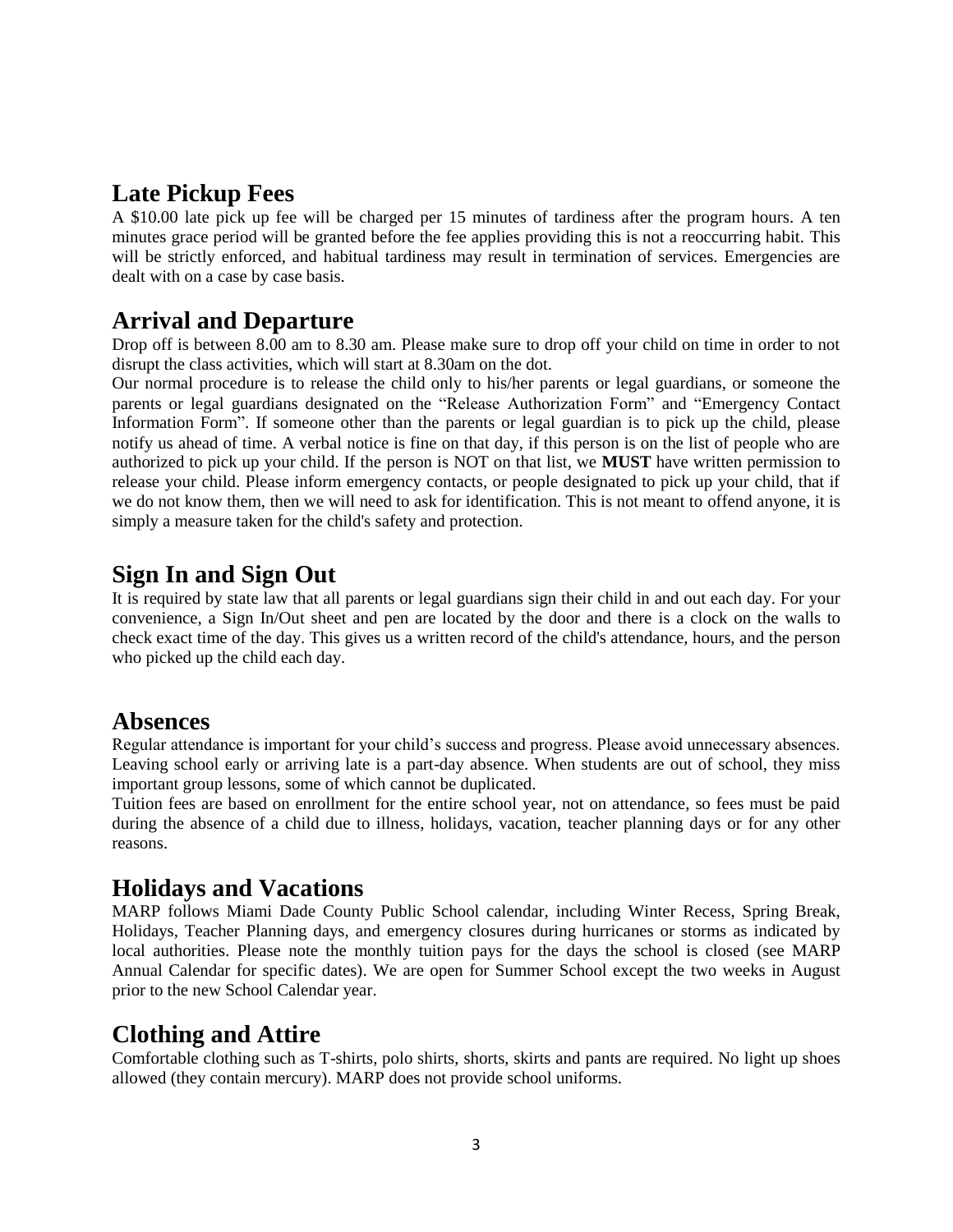## **Personal Belongings**

No toys from home will be allowed. If toys are brought, please note that they will be put away for the safety of the other children. We are not responsible for any loss or breakage of personal items. All personal items must be clearly marked with the child's name.

## **Supplies**

Parents must supply diapers, wipes, pull-ups, powders/ointments if needed, a complete change of clothes (including socks), and naptime sheet/blanket; sunscreen & bug spray if you want your child to use them. These items will be kept in school for your child's use. Sheet/blanket must be washed weekly by parents.

All personal belongings should be marked with your child's name. Eating utensils, cups and dishes will be supplied.

Donations help us keep costs down, so if you have any of the following items on hand and are willing to donate them, it would be greatly appreciated. This is not mandatory.

 $\Box$  Paper towel and hand soap (only all natural hand soap will be accepted).

 $\Box$  Papers of any kind (copy paper, constructions paper...)

Plain play dough, water color paints, or any misc. art supplies, such as fabric scraps, glitter, paper plates, etc.

## **MARP Schedule**

A structured schedule is essential in the positive development of your child and the smooth transitions from one activity to another. We will adhere to our written schedule to the best of our ability. There will be times when we have to make adjustments to the schedule depending on the children level of energy and interests. We appreciate families considering our schedule when picking up or dropping off children. It is better if arrivals and departures do not occur during work time, but when they do, please take note of the fact that children need not to be disturbed. Please come and go as quietly and quickly as possible. Our daily schedule is as follows:

8:00a.m. MARP opens - free choice of activities 8:30 a.m. Structured activities (Individualized lessons) 9:30 a.m. Bathroom Break followed by Morning Snack 10:00 a.m. Outdoor Playtime to work on gross motor skills. On rainy days, this will be replaced by indoor play. 10.45 a.m. Art or Music activities 11:30 a.m. Bathroom Break followed by Lunch. Once done with lunch, child will be allowed free-play if others are not done eating yet. 12:30 p.m. Regroup for Quiet time 1:30 p.m. Bathroom Break followed by Story time and Circle time 2.30 p.m. Dismissal starts - free choice of activities 3:00 p.m. Aftercare activities start (individualized lessons) 3:30 p.m. Bathroom Break followed by Afternoon Snack and outdoor play 4:30 p.m. Art or Music activities 5:00 p.m. Dismissal starts

5.30 p.m. MARP closes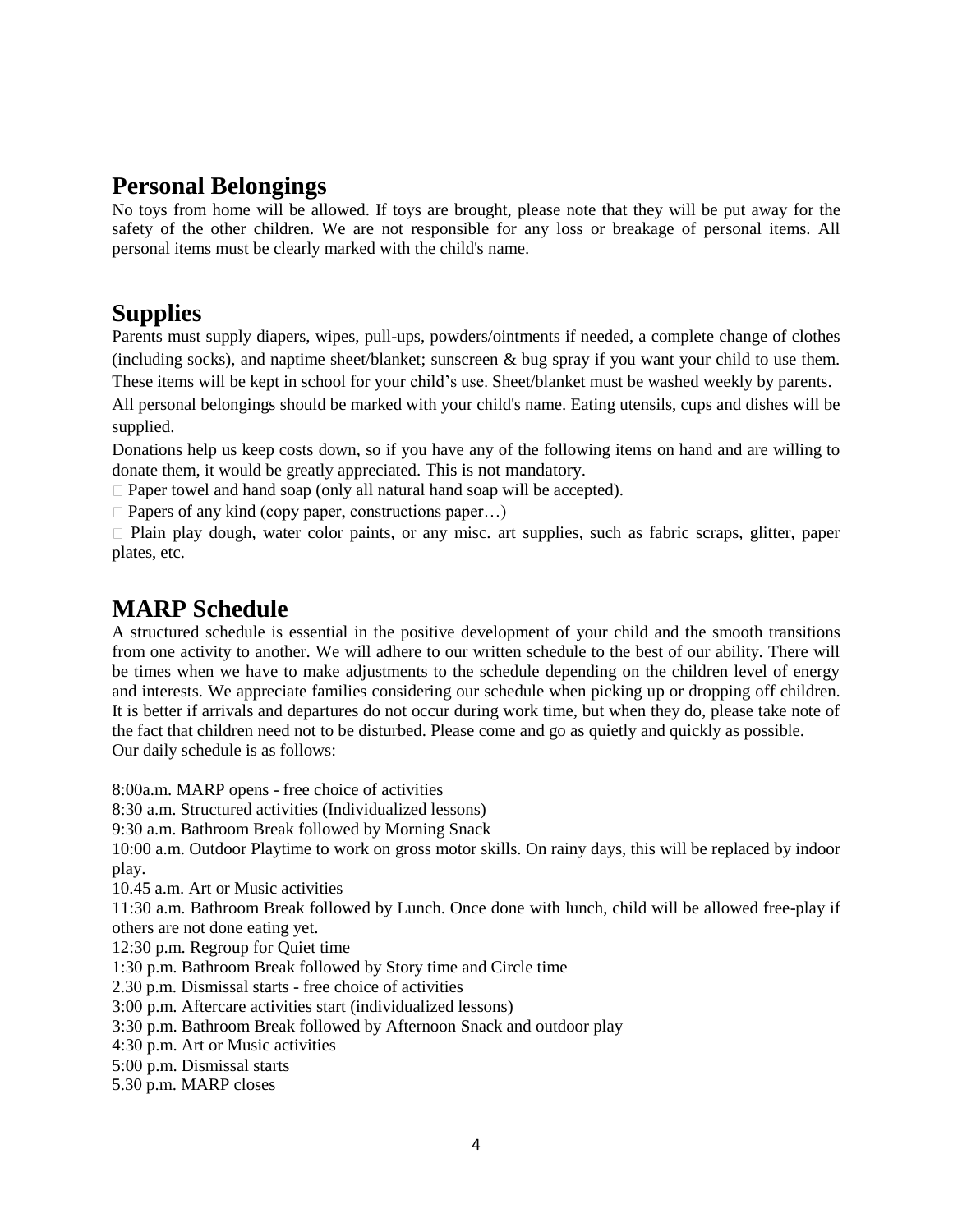If your child receives One on One Speech Therapy, Occupational Therapy and/or ABA Therapy, the therapies will be scheduled during activities hour throughout the day.

## **Meals**

MARP will provide all snacks and lunches for full time students. Meals will be customized based on your child dietary needs. MARP will provide Gluten Free, Dairy Free and Peanut Free meals. Most food will be home cooked, minimally processed, using all natural ingredients ONLY. Most fruits and vegetables are organic.

If your child has allergies or food intolerances, we must be notified about it in writing. If you choose to bring your child's meal to school, it MUST be Gluten Free, Dairy Free and Peanut Free.

We will always encourage a child to eat what was provided, but we will not force a child to finish everything if he or she does not want to eat anymore.

## **Cleanliness and Hygiene**

We do our best to maintain strict cleanliness and hygiene standards. Children's hands are washed before and after meals and after toileting. We use paper towels for drying hands, so children do not have to use the same towel. All employees are required to wash their hands frequently. Plates, bowls or eating utensils are washed and sanitized after each use. Tables and chairs are disinfected throughout the day. We disinfect toilet seats between uses.

Bathroom and floor are swept and moped every day at the end of the school day.

Shelves are dusted daily. MARP only uses natural cleaning products.

## **Fire Drills**

State law requires one (1) fire drill per month. We vary the time of day to help the children prepare to evacuate the building quickly and safely.

## **Toilet Training**

We accept children in our program who are not toilet trained. Parents are responsible to toilet train their child at home. However we will assist in the training by systematically taking your child to the bathroom every two hours as part of MARP routine or whenever your child will ask to go. We will always keep your child clean to limit the possibility of diaper rash.

Parents are responsible to supply training pants or pull-ups, as well as extra changes of clothing each day During toilet training, we ask that your child be dressed in "user friendly" clothing so your child can independently undress himself or herself to go to the bathroom.

## **Quiet Time**

Children will never be forced to systematically nap but will be invited to take a "quiet time". They will be invited to lay down on their individual sleeping mat and listen to soft music.

## **Parental Involvement**

Parental involvement is crucial in the path to recovery of each child. Each parent or guardian will be welcome and encouraged to participate in the school daily activities. You will be allowed to spend time with your child during school hours in order to learn the different techniques and methods of interaction used at the school. Workshops will be offered throughout the year to help parents learn teaching techniques that can be applied at home.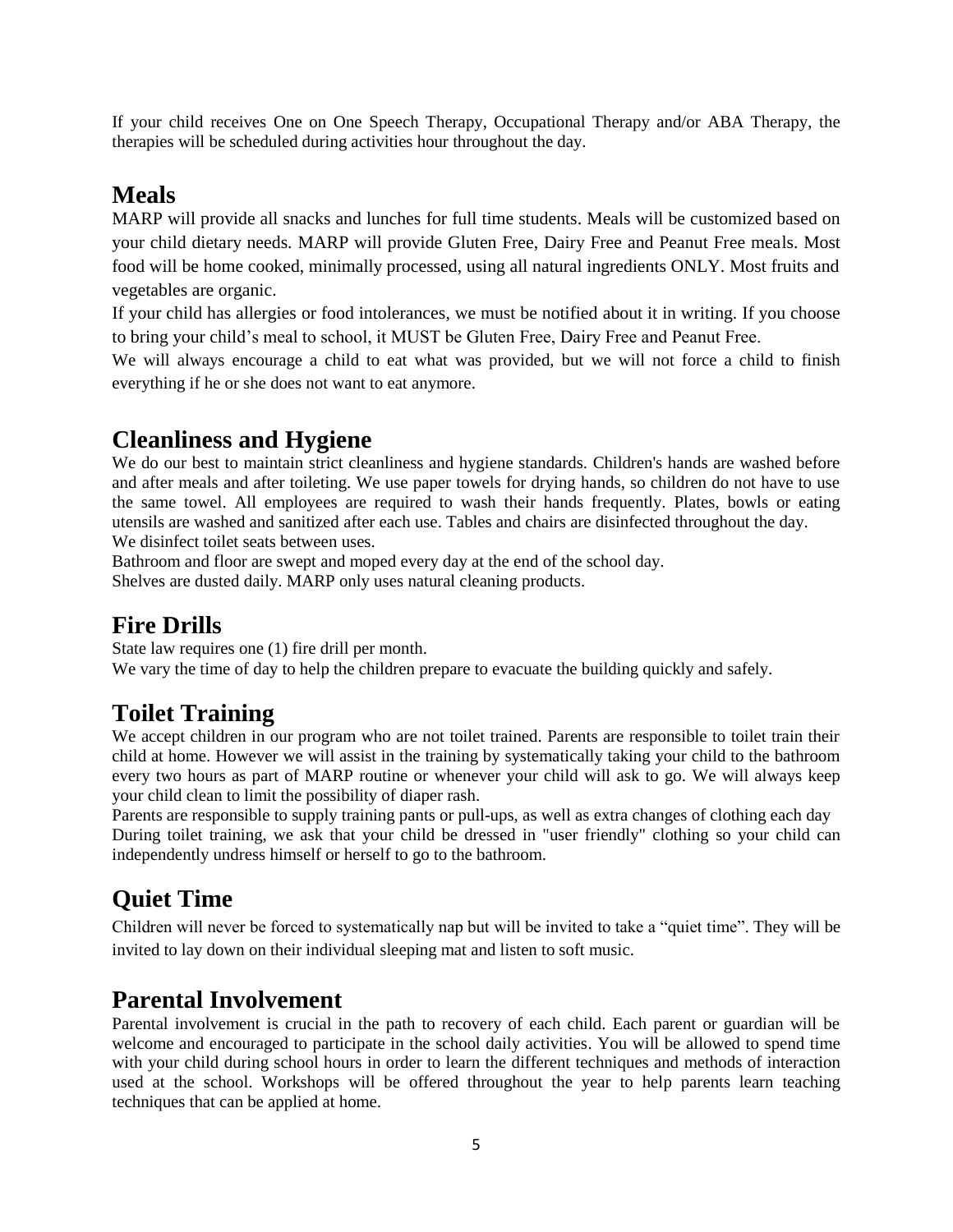Once a dietary plan is established for each child, it is expected to be followed at home too. Nutrition is a big part of the recovery process and can only be successful if the child's dietary needs are respected.

## **Curriculum**

Miami Autism Recovery Preschool combines concept-driven language instruction with visual supports and treatment method (e.g., ABA, Motor Skills Activities, Floor Time, Hanen Method). Classes are taught in a natural environment and address social and play skill development, language-based communication, pre-academic skills, activities of daily living, individualized goals and objectives, fine and gross motor and imitation skills, sensory intervention, and behavioral support.

- Pre-Academic Skills
- School Readiness Skills
- Sensory Intervention
- Low student-teacher ratio and small group setting
- Social skills are defined through interaction within the group
- Intensive intervention with individualized instructions, in a supportive environment that fosters meaningful communication and primary school readiness.
- Sensorial and Practical Life activities to enhance motor skills and refine the senses.
- Science is taught through hands-on experiments
- Music is used in the classroom on a daily basis
- Outdoor play allows for practice of gross motor skills and social interaction
- One on One Speech Therapy (available upon request for an additional fee)
- One on One Occupational Therapy (available upon request for an additional fee)

## **Conferences and Progress Reports**

Comprehensive evaluations of your child's progress in school are conducted on an ongoing basis throughout the year, and your child's teacher is prepared to sit down with you and discuss current concerns.

Parent-Teacher conferences can be requested and scheduled on demand or initiated by the teacher when deemed necessary.

## **Basic Rules of Family Child Care Home**

There are certain rules that all children will be taught and expected to follow. This is for the safety and well being of everyone. We realize that a certain amount of wear and tear where children are concerned is to be expected but we do not want to see destruction as a purpose.

Children cannot hit, push, bite, grab, kick, spit, and pinch other children or adults. No standing or climbing on chairs or tables or running indoors. There will be no use of obscene, derogatory or disrespectful language or gesture.

Children may not walk around with food, cups or bottles. Respectful treatment of other people and all property, toys, and furniture is expected. Willful destruction of property will be charged to the parents at the cost to replace the item. Please support us in the enforcement of these rules, in order to create a better environment for all.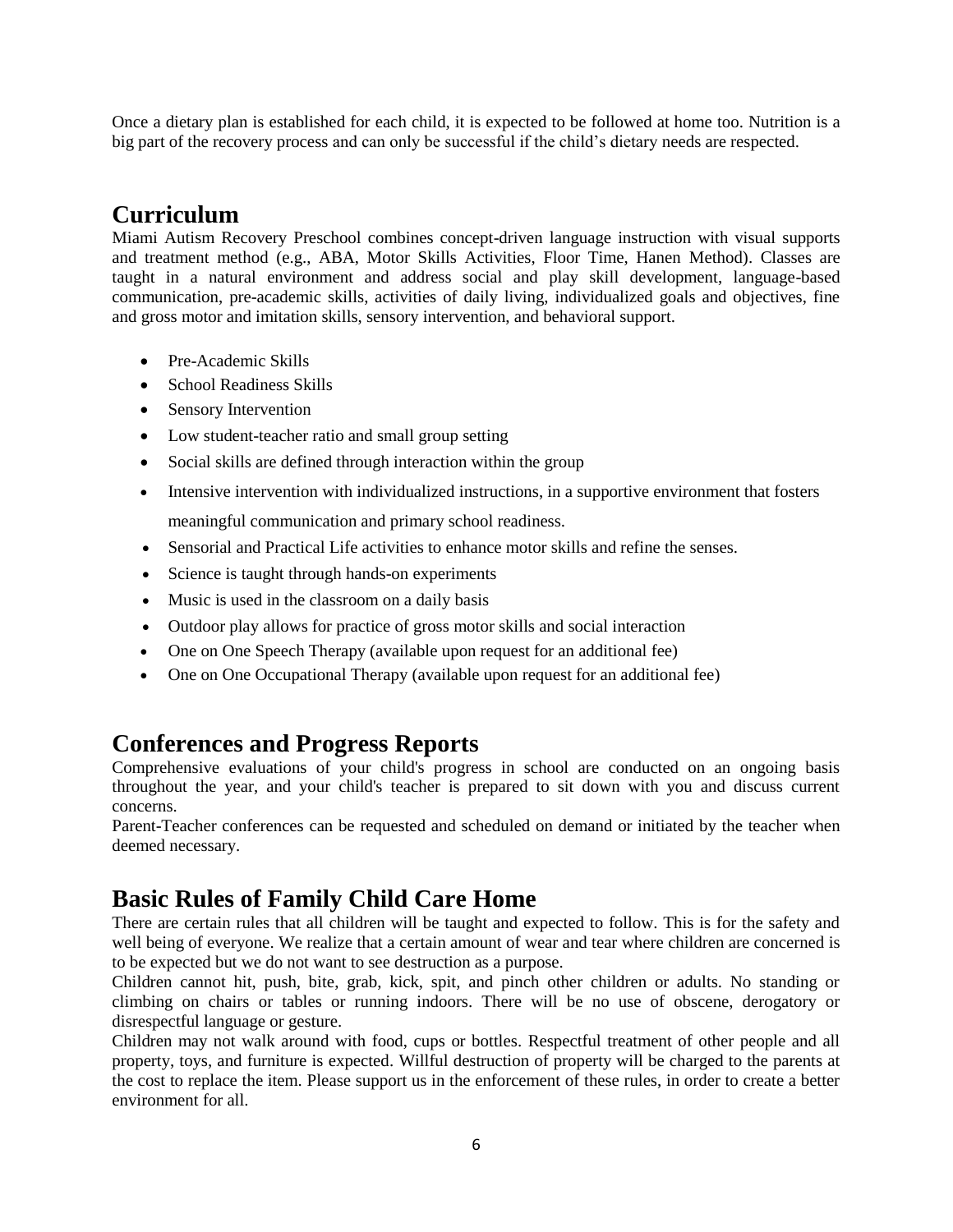**As per State Law, no smoking is permitted on or close to the premises; this includes Parents and Staff.** 

## **Reporting Requirements**

Per law, we are mandated to report to the Department of Children and Families any suspicion of abuse or neglect. Always make sure to let us know when you drop your child off, if he/she has any unexplained cuts or bruises. Injuries will be logged into the child's file.

If you ever feel that MARP is not operating in a safely manner, please bring the matter to our attention. We follow State Licensing safety guidelines and are trained to comply with all applicable State and Local laws.

## **Indoor and Outdoor Play**

Indoor play: When the weather does not allow for outdoor play, the children are invited to use toys such as building blocks or dancing to music to ensure appropriate gross motor activity.

Outdoor play: We will be playing outdoors every day, weather permitted. Please make sure that your child is appropriately dressed for outdoor play at all times. We do not go outside in stormy weather.

We are mandated by state law to take the children outside. Parents who feel that their child is not well enough to participate in outdoor activities must keep their child home.

## **Discipline**

We maintain a positive discipline policy, which focuses on prevention, redirection, love, consistency and firmness. We stress two main patterns of behavior: respect for other people and respect for property. We frequently review the rules with the children, so they are all familiar with the guidelines.

Children will not be subjected to discipline that is severe, humiliating or frightening. Discipline will not be associated with food, rest or toileting. Spanking or any other form of corporal punishment is strictly prohibited.

If a discipline problem arises that does not respond to the above mentioned techniques, we will hold a conference with the parents. Together, we will try to find a solution. You may be called to remove your child if his/her behavior prevents us from being able to properly care for the other children. If the problem continues, other arrangements for the care of the child will have to be made, for the safety and well being of all.

#### **Illness**

We do not provide sick childcare. The following illness policies will be strictly enforced, for the health, well being and safety of all concerned.

Sick Child Policy: Under no circumstances may a parent bring a sick child to MARP, if the child shows any signs of illness (fever of 101 degrees F or higher, communicable disease, diarrhea with three or more watery stools in 24 hours, vomiting on two or more occasions during the past 24 hours, draining rash, eye discharge or pinkeye, lice or nits), or is unable to participate in the normal routine and regular MARP program.

In the event a child becomes ill and needs to be picked up, the child will be separated from the rest of the children and a parent will be called immediately and is expected to come pick the child up within one hour (60 minutes) from the call. If the parent cannot be reached, or have not arrived within an hour, the emergency contact person will be called and asked to come pick the child up.

For the health and safety of our staff and other children in our care, a child may not return until he/she is clear from all symptoms for 24 hours or with a doctor's authorization to return.